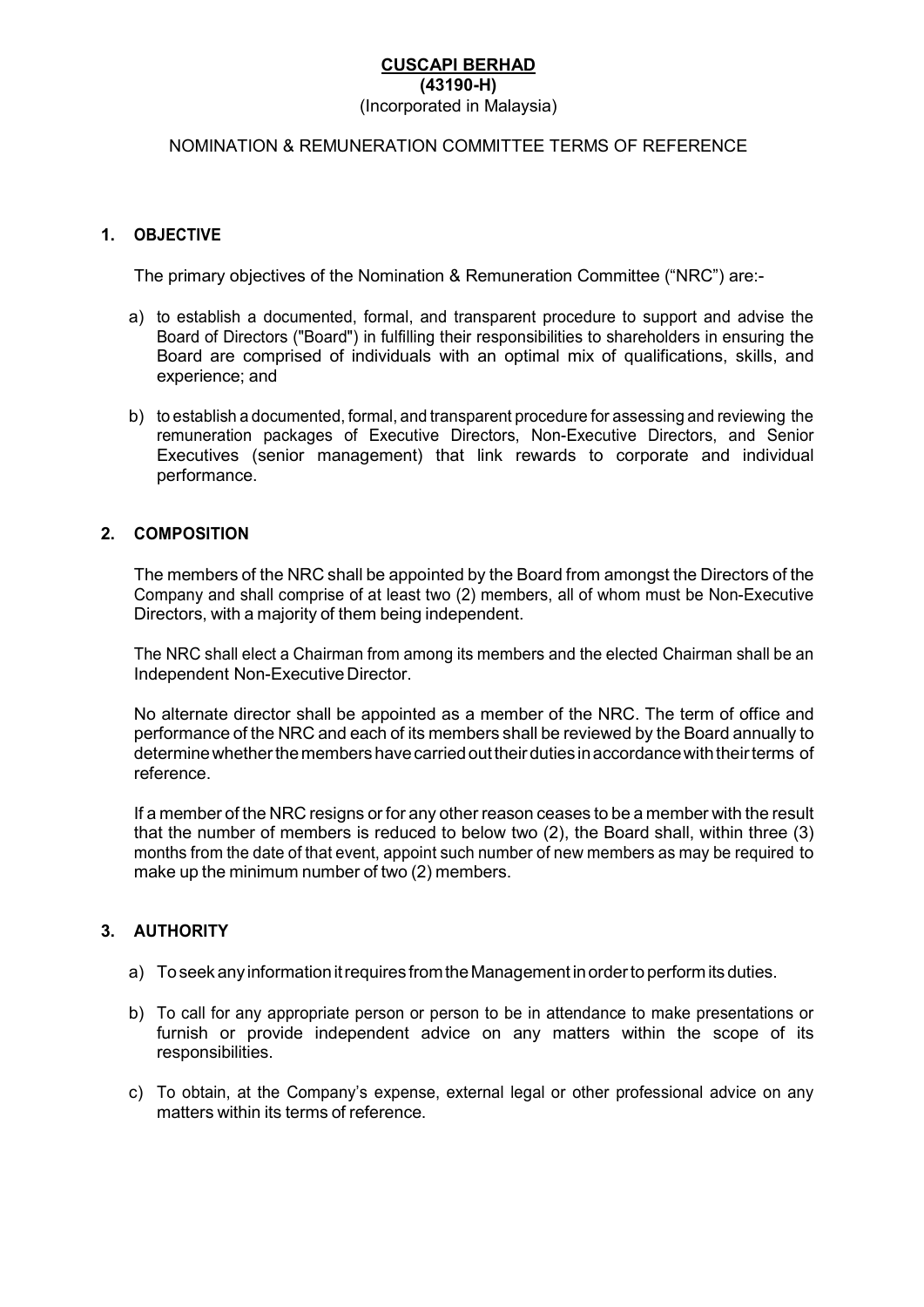#### CUSCAPI BERHAD (43190-H) (Incorporated in Malaysia)

# NOMINATION & REMUNERATION COMMITTEE TERMS OF REFERENCE

## 4. DUTIES AND RESPONSIBILITIES

In fulfilling its primary objectives, the NRC shall undertake, amongst others, the following duties and responsibilities:-

- a) Undertake an annual review of the Board's succession plans, taking into consideration, the present size, structure and composition of the Board and Board Committees, as well as the required mix of skills, experience and competency required, and to make recommendations to the Board with regard to any adjustments that are deemed necessary;
- b) Evaluate the effectiveness of the Board as a whole, the various Board Committees, and each individual Director's contribution to the effectiveness on the decision making process of the Board:
- c) Give full consideration to succession planning for Directors and Senior Executives in the course of its work, taking into account the challenges and opportunities facing the company, and the skills and expertise needed in the future;
- d) Identify and recommend to the Board any new candidates for election or appointment to the Board, or to fill Board vacancies, as and when they arise;
- e) Ensure that an induction or orientation programme is provided for new members of the Board;
- f) Recommend to the Board the re-election or re-appointment of any Director to the Board pursuant to the provisions in the Company's Constitution;
- g) To approve the engagement and terms of service of Senior Executives, re-employment of Senior Executives;
- h) To formulate overall personnel and remuneration or compensation\* policies;
- i) Ensure that an appropriate review is undertaken to ensure the requirement and qualification of the candidate are based on a prescribed set of criteria comprising, but not limited to, the following:
	- i. Skills, knowledge, expertise, and experience;
	- ii. Professionalism;
	- iii. Integrity;
	- iv. Number of directorships held;
	- v. Not an undischarged bankrupt, or involved in any court proceedings in connection with the promotion, formation or management of a corporation or involving fraud or dishonesty punishable on conviction with imprisonment, or subject to any investigation by any regulatory authorities; and
	- vi. For an independent director, the candidate should be able to bring independent and objective judgement to the Board, and to discharge such responsibilities and functions expected of an independent director, as may be prescribed in the Listing Requirements of Bursa Malaysia Securities Berhad.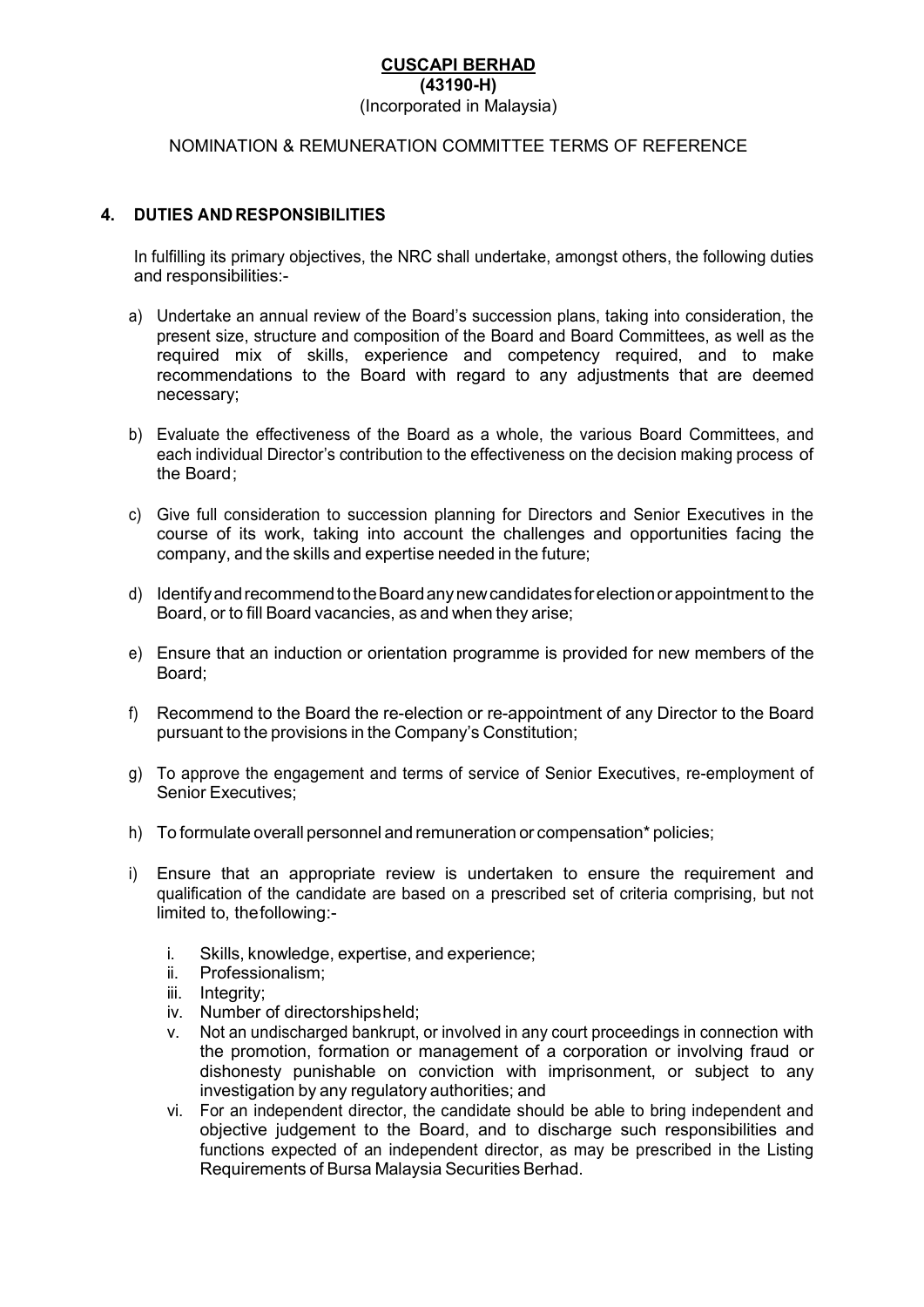# CUSCAPI BERHAD (43190-H)

#### (Incorporated in Malaysia)

# NOMINATION & REMUNERATION COMMITTEE TERMS OF REFERENCE

Where required, the NRC may meet up with any potential candidate to conduct an assessment of the suitability. There will be no discrimination in any form, whether based on age, gender, ethnicity, or religion in the Company, which applies to the engagement of Directors and Senior Executives.

- j) Undertake an annual review of the training programmes attended by the Directors for each financial year, as well as the training programmes required to aid the Directors in the discharge of their duties as Directors, and to keep abreast with industry developments and trends;
- k) Review the remuneration or compensation policy\* and ensure alignment of compensation to corporate performance, and compensation offered are in line with market practice;
- l) Review and determine the annual salary increment, performance bonus, and incentives (including share grant and bonus) for Executive Directors and Senior Executives depending on various performance measurements of the Group;
- m) Review and determine the other benefits-in-kind for Executive Directors and Senior Executives; and
- n) Recommend the engagement of external professional advisors to assist and/or advise the NRC and the Board, on remuneration matters, where necessary;
- \* Subject to shareholders' approval in the general meeting, the Board as a whole determines the level of remuneration of the Non-Executive Director of the Company. The review of the remuneration of the Non-Executive Director should take into consideration the fee levels and trends for similar positions in the market, time commitment required from the director, and any additional responsibilities undertaken; such as a Director acting as Chairman of a Board Committee, or as the Senior Independent Non-Executive Director. The individuals concerned shall abstain from discussion of their own remuneration.

# 5. MEETINGS OF THE NRC

The NRC shall meet at least once a year, and as frequently as may be required.

In the event the elected Chairman is not able to attend a meeting, a member of the NRC shall be nominated as Chairman for the meeting. The nominated Chairman shall be an Independent Non-Executive Director.

Subject to the notice and quorum requirements as provided in the Terms of Reference, meeting of the NRC may be held and conducted through the telephone or any communication equipment or device which allows all persons participating in the meeting to hear each other. A person so participating shall be deemed to be present in person at the meeting and shall be entitled to vote and be counted in a quorum accordingly.